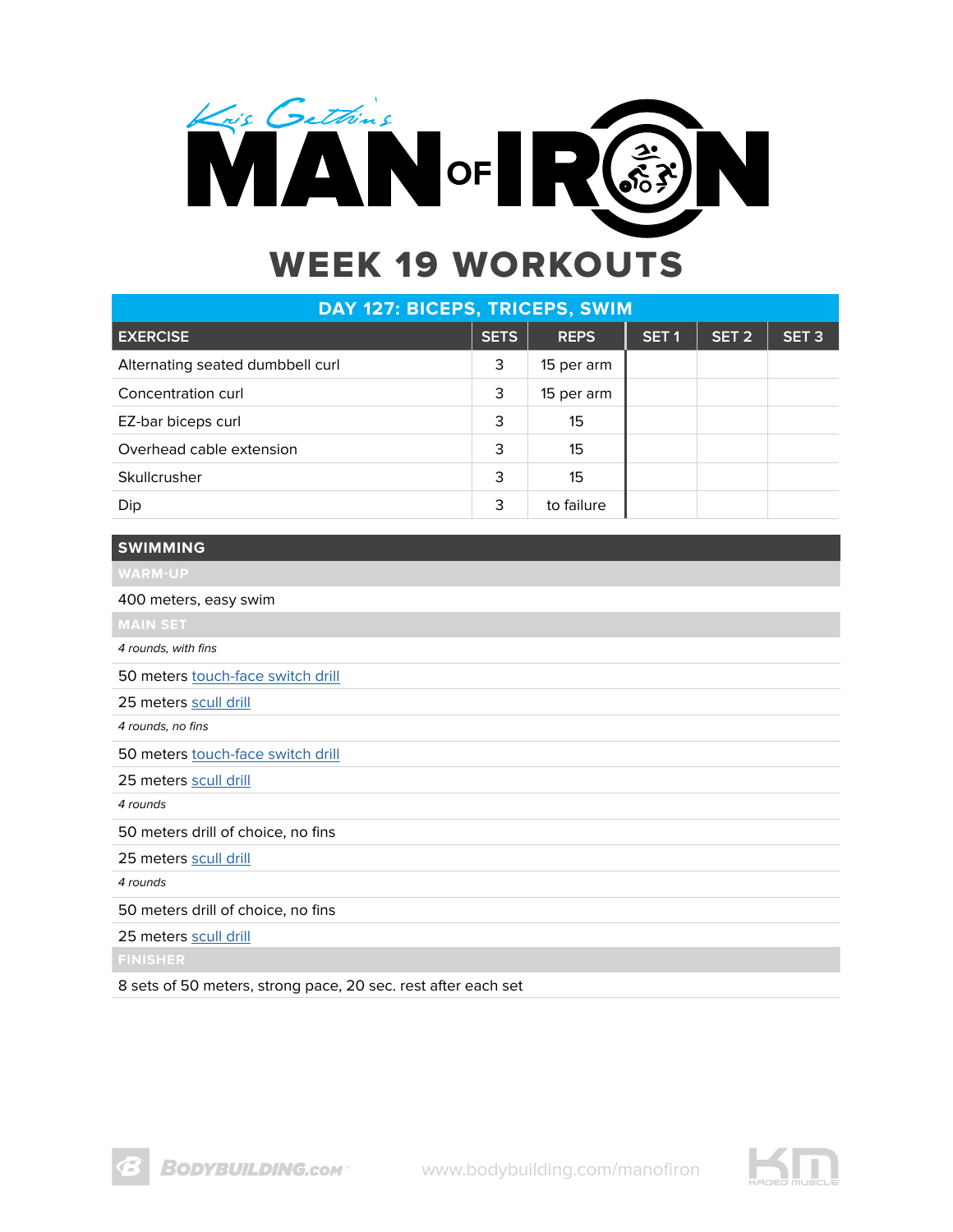

| DAY 128: LEGS, BIKE |             |                   |                  |                  |                  |  |
|---------------------|-------------|-------------------|------------------|------------------|------------------|--|
| <b>EXERCISE</b>     | <b>SETS</b> | <b>REPS</b>       | SET <sub>1</sub> | SET <sub>2</sub> | SET <sub>3</sub> |  |
| Leg extension       | 3           | 15                |                  |                  |                  |  |
| Hack squat          | 3           | $12 \overline{ }$ |                  |                  |                  |  |
| Leg press           | 3           | 12                |                  |                  |                  |  |
| Walking lunge       | 3           | to failure        |                  |                  |                  |  |
| Stiff-leg deadlift  | 3           | 15                |                  |                  |                  |  |
| Seated calf press   | 3           | 15                |                  |                  |                  |  |

### **CYCLING**

15 min., easy pace

45-60 min., 200 max wattage or solid but sustainable 8/10 pace

Cool-down: 15 min., easy pace

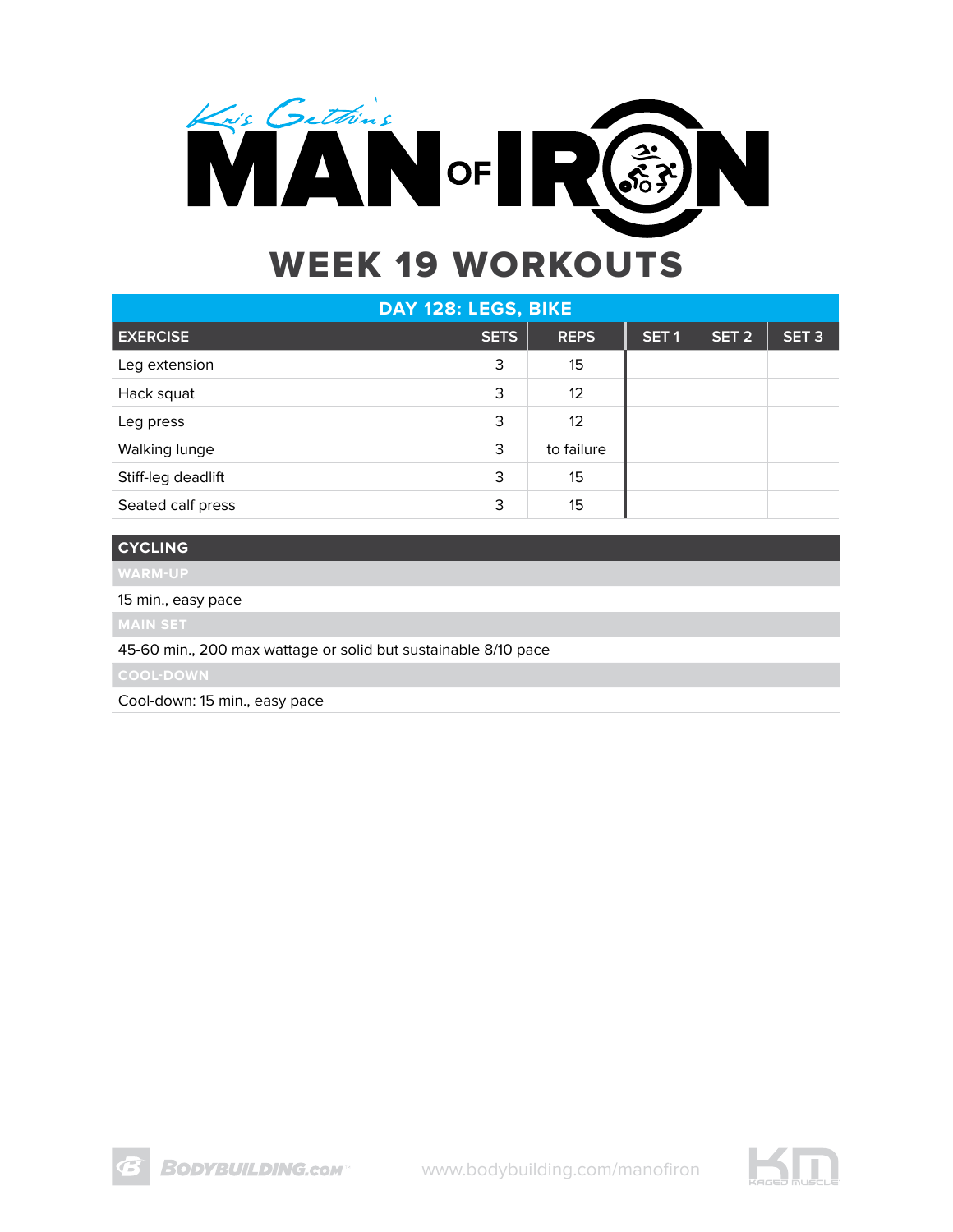

### **DAY 129: OPTIONAL RECOVERY SWIM**

#### **SWIMMING**

600 meters pull at Ironman-level effort, rest as needed

500 meters at Ironman-level effort, rest as needed

400 meters alternating two drills of choice every 50 meters, rest as needed

600 meters pull at slightly faster than Ironman-level effort, rest as needed

500 meters at slightly faster than Ironman-level effort, rest as needed

400 meters alternating two drills of choice every 50 meters, rest as needed

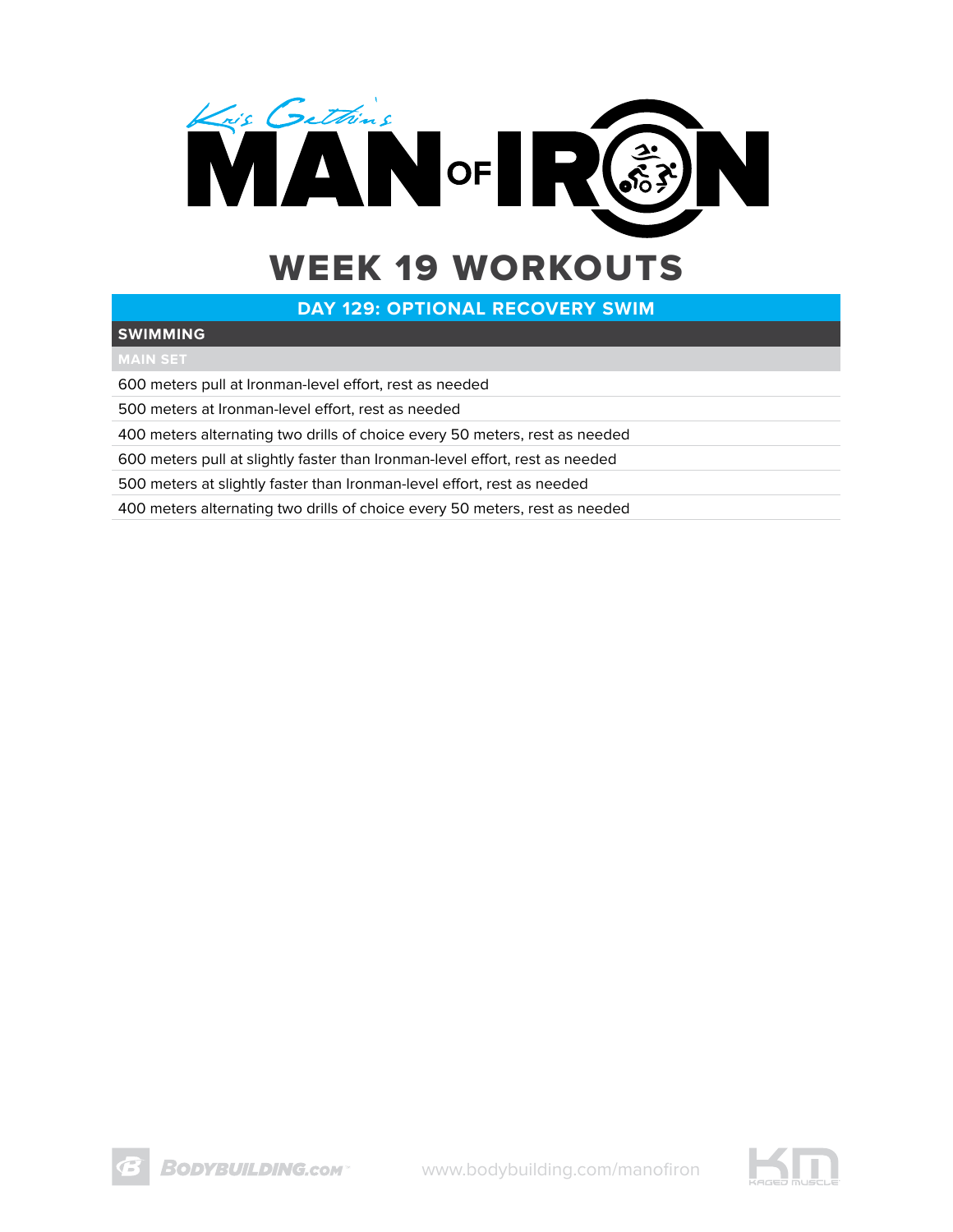

| DAY 130: SHOULDERS, ABS, RUN              |             |             |                  |                  |                  |  |  |
|-------------------------------------------|-------------|-------------|------------------|------------------|------------------|--|--|
| <b>EXERCISE</b>                           | <b>SETS</b> | <b>REPS</b> | SET <sub>1</sub> | SET <sub>2</sub> | SET <sub>3</sub> |  |  |
| Lateral raise                             | 3           | 20          |                  |                  |                  |  |  |
| Bent-over rear delt fly                   | 3           | 20          |                  |                  |                  |  |  |
| Front raises                              | 3           | 20          |                  |                  |                  |  |  |
| Dumbbell shoulder press                   | 3           | 15          |                  |                  |                  |  |  |
| Leg raise using band for extra resistance | 3           | to failure  |                  |                  |                  |  |  |
| Crunch on BOSU ball                       | 3           | to failure  |                  |                  |                  |  |  |

### **RUNNING**

1 mile, easy pace

6 rounds

1 mile at marathon effort or pace

90 sec. easy walk or jog

Half mile, easy pace

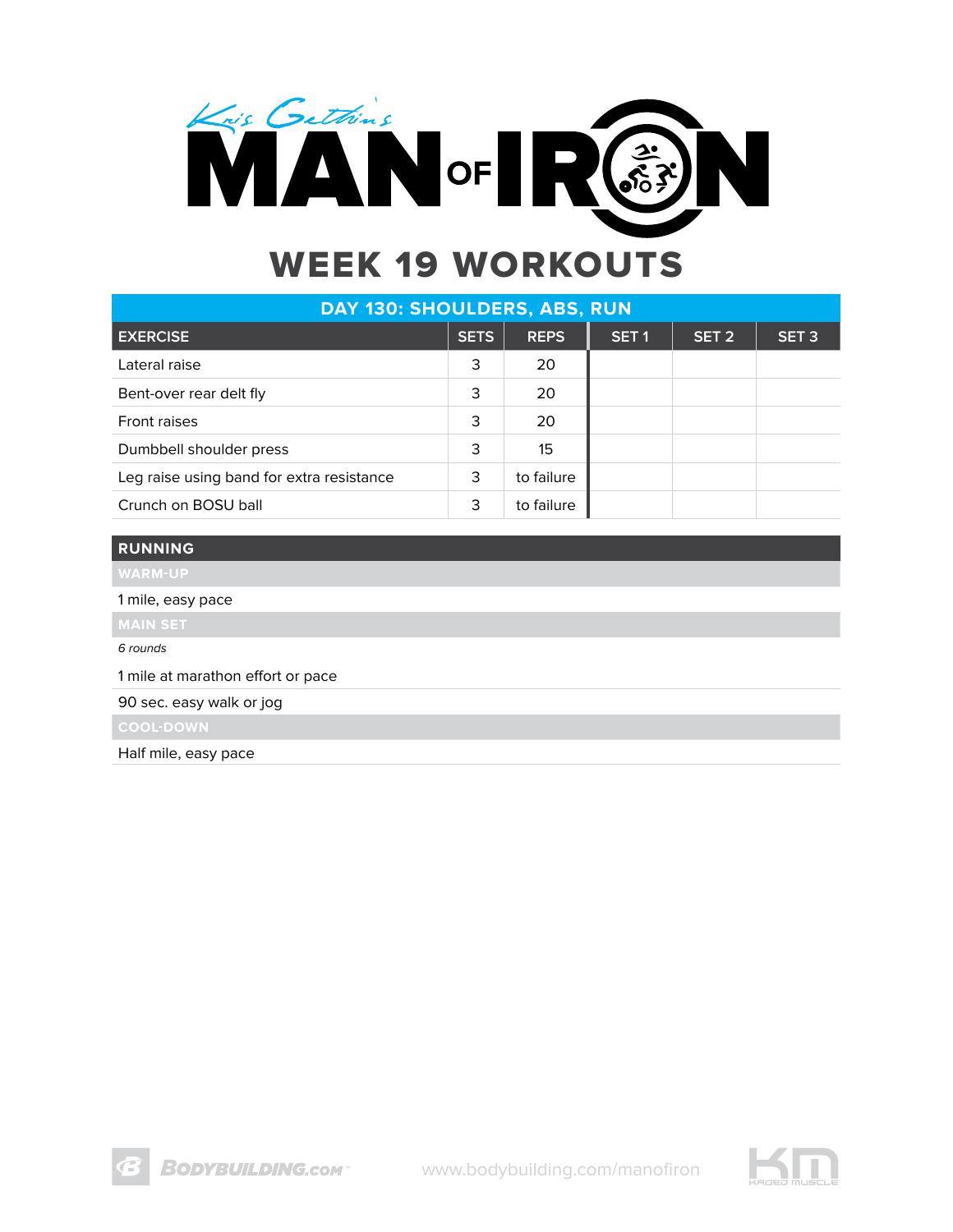

| DAY 131: CHEST, BACK, RUN |             |                   |                  |                  |                  |  |
|---------------------------|-------------|-------------------|------------------|------------------|------------------|--|
| <b>EXERCISE</b>           | <b>SETS</b> | <b>REPS</b>       | SET <sub>1</sub> | SET <sub>2</sub> | SET <sub>3</sub> |  |
| Leverage chest press      | 3           | 12                |                  |                  |                  |  |
| Leverage decline press    | 3           | 12 <sup>2</sup>   |                  |                  |                  |  |
| Hammer incline press      | 3           | 12                |                  |                  |                  |  |
| Lat pull-down             | 3           | $12 \overline{ }$ |                  |                  |                  |  |
| T-bar row                 | 3           | 12                |                  |                  |                  |  |
| <b>SUPERSET</b>           |             |                   |                  |                  |                  |  |
| Cable row                 | 3           | 12                |                  |                  |                  |  |
| Cable deadlift            | 3           | 10 <sup>°</sup>   |                  |                  |                  |  |
|                           |             |                   |                  |                  |                  |  |

#### **RUNNING**

2-hour trail run, at least half at a steady, steep incline